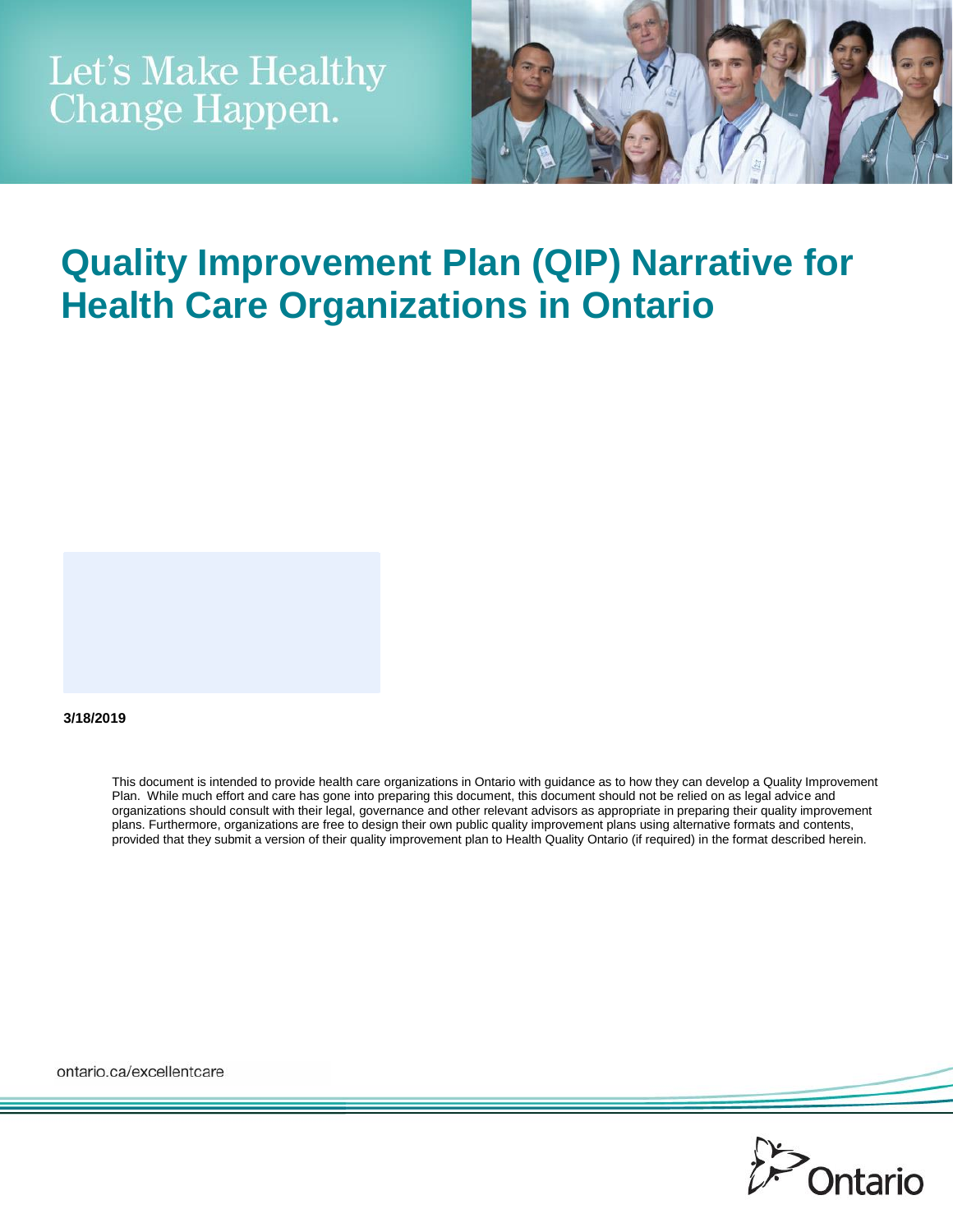#### **Overview**

The West-Elgin Community Health Centre (CHC) is situated in West Lorne, a rural community in Southwest Ontario. In addition to providing primary care services we provide a wide-swath of comprehensive healthcare services (e.g. Chiropody, Diabetes Management, Mental Health Counseling, etc.) to anyone in our community. Many clients who access our comprehensive healthcare services do not have a Primary Care Provider at our centre (they Doctor elsewhere, or, others may not have a primary care provider at all). This approach aligns with our vision of building a healthy community where people can achieve and maintain the highest possible level of wellbeing.

The Quality Improvement Plan we are submitting for 2019-20 identifies a continued focus on improving access to care at our Centre. This will include the implementation and study of process changes geared to improve appointment booking flexibility that meets the needs of our rural population. In addition to this important work we are determined to maintain the gains achieved (e.g. improvement in screening rates) from our previous years' Quality Improvement Plans.

Significant changes and pressures, at many levels, are expected to affect our centre over the next year. Two significant issues we will be managing are a transition to a new electronic medical record (EMR) and undergoing the process of accreditation. Within a context of change we feel that it is important to keep this year's quality improvement plan simple and focused. We will move forward focused on the important issue of improving access and protecting previous year's achievements in delivering quality care.

**Describe your organization's greatest QI achievement from the past year**

This past year our Primary Care team continued to implement a quality-improvement initiative, started in the 2016-17 QIP work plan, aimed at improving testing rates for clients eligible to receive Colo-rectal (FOBT) and Cervical Cancer (Pap-Smear) tests. We are proud to announce that the team's continued commitment towards implementing this quality improvement initiative has resulted in significant gains in screening rates for eligible clients. For example, the FOBT screening rate for January 2019 was improved by a factor of 1.5 (to 85% of eligible client population) over the January 2016 rate (pre-implementation).

This initiative was spearheaded by Kate Dymock, Director of Primary Care at West-Elgin Community Health Centre. Kate and her team have developed a system where bimonthly reports are generated and reviewed to identify clients who meet criteria for screening and have not completed it. Once eligible clients have been identified a 'triad' of care providers that work most closely with the client devise a plan to ensure a follow-up discussion aimed at reducing any barriers to testing is offered to the patient.

We would like to congratulate our Primary Care team for their persistent efforts at refining this process. Their efforts represent a commitment to delivering excellent quality healthcare.

### **Patient/client/resident partnering and relations**

The Client and Family Advisory Council held their initial meeting in January 2018. The group is still just getting comfortable with each other and with their role as a new committee. Despite this, they have started to find their voice and raise concerns they have heard in the community about client's concerns with the advanced access scheduling system that was deployed several years ago. Partly as a result of this input, the primary care team has looked at different options and in January 2019 allowed more flexibility in the scheduling of pre-booked appointments up to five days in advance.